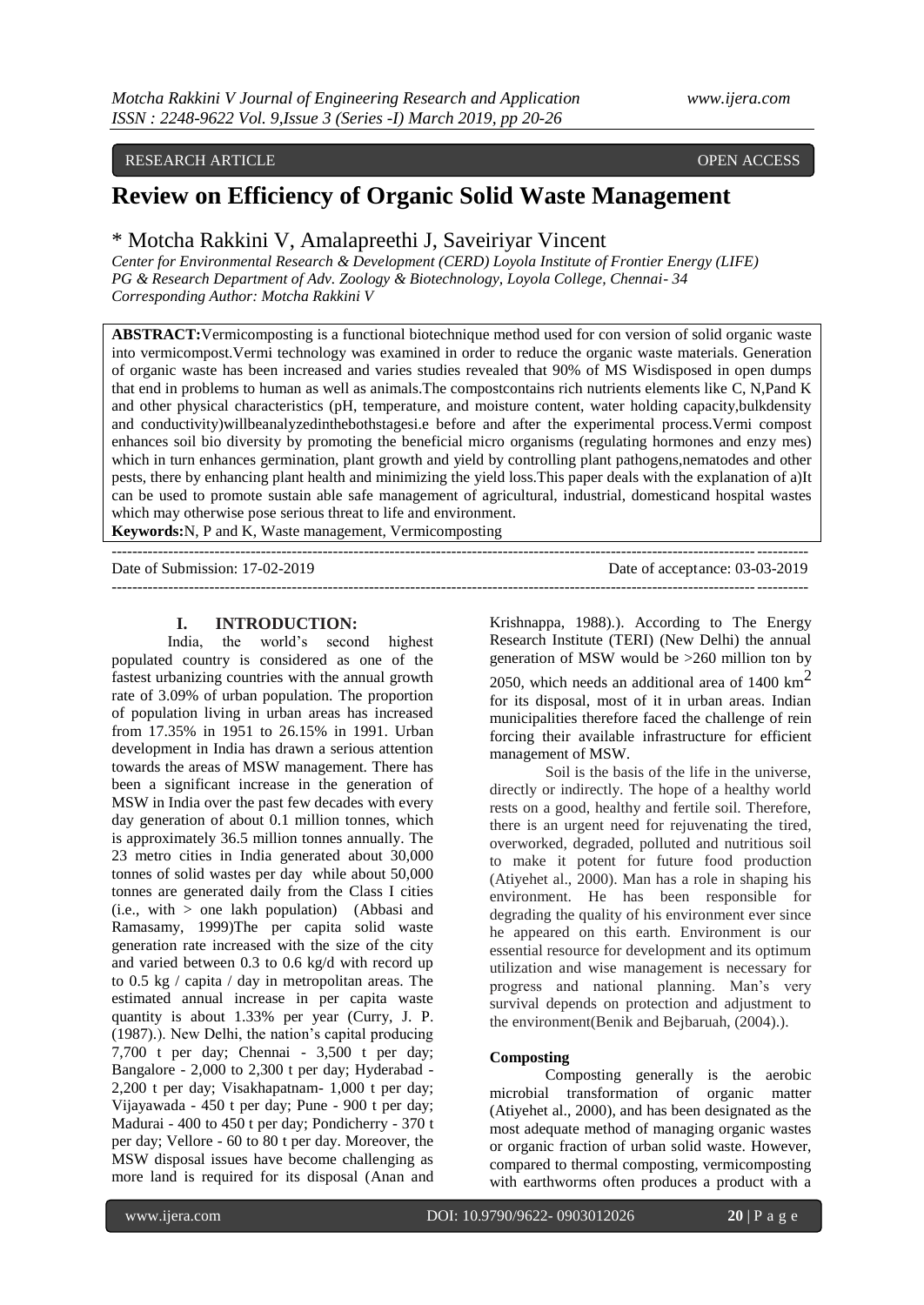lower mass, lower processing time, humus content, phytotoxicity is less likely, more N is released, fertilizer value is usually greater, and an additional product (earthworms), which can have other uses is produced (Davidson and Stahl, 2006).

Composting system is an environmentally superior and cost-effective alternative to landfill that produces top quality compost. The process of composting ensures that kitchen waste - a significant contributor of every household"s bulky volume of garbage - is not thrown (Edwards and Arancon ,2004)). The use of earthworms in waste management by utilizing and breaking down organic wastes has received increasing attention over the last 20 years. The growing recognition in developed countries is that the organic matter in the waste stream can be used as a resource rather than going to landfills where it creates a range of environmental problems that are costly to ameliorate. Composting imitates nature's way of rebuilding soil by encouraging the decomposition of organic substances, but it does so more rapidly because heat, microbes, and the worms combine to speed up the process. Compost prepares the soil for plant roots to penetrate.

### **Vermicomposting**

Vermicomposting helps in "Low External Input Sustainable Agriculture" (LEISA). The "Fatigue of the Green Revolution" due to stagnation in yield levels and to a larger quantity of nutrients required to produce the same yield as in the early periods, can now be changed or rejuvenated by eco-technologies like vermicomposting. In the scenario of vermicomposting, waste management and utilization finds an increased welcome space. The emerging techniques make earthworms "Biomanagers" in worm composting. Vermiculture and vermicomposting in fact help in solid waste management, where organic solid wastes are considered resources.

In India enormous quantities of organic wastes (more than 2500 million tonnes) are being produced annually which could be converted into manure for agricultural purpose (Gajalakshmi and Abbasi, 2002).). It is estimated around 30 per cent of all household waste is the kind of organic material which worms thrive on. If everyone composted in this way there would be 30 per cent less waste going into landfill sites, 30 per cent less waste being transported on the roads with all the associated fuel emissions which coincides with this and subsequently less costs involved in the disposal of waste. During vermicomposting, the wastes are processed into organic fertilizers and at the same time we are getting rid of organic solid wastes.

Earthworm is known to be a good biological element for recovery of vermicompost, vermicast, vermiwash and vermiprotein for the use in agriculture and aquaculture (Gajalakshmi and Abbasi, 2002). Vermicompost is entirely a natural product and has no question of polluting the air and water. Cow dung is the main source of farm yard manure (FYM) which contains 5 to 6 kilo grams nitrogen, 1.5 kilo grams phosphorus and 5 to 6 kilo grams potassium per ton. It also improves the soil health.

### **Nutrient Value ofvermicompost**

The vermicompost is a rich source of nutrients (Kaplan and Hartenstein1980).) and is used as a soil conditioner or fertilizer. Increase in soil nutrients status and nutrients uptake was reported due to application of vermicompost. The nutrient content of vermicompost greatly depends on the input material. It usually contains higher levels of most of the mineral elements, which are in available forms than the parent material (Khan, 1966).( Lee 1985) and (Sing, 1987), found that the earthworm casts contain more nitrogen, phosphorous and calcium than the substrate. The biological activity of earthworms provides nutrient rich vermicomposting for plant growth thus facilitating the transfer of nutrients to plants. Vermicompost contains most nutrients in plantavailable forms such as nitrates, phosphates and exchangeable calcium and soluble potassium (Watanabe,1975), that are taken up readily by plants and provide many microsites for microbialactivity and large surface are as for the stronger tention of nutrients<br>(Edwards&Burrows.1988).(Yadav and Kumar,  $(Edwards & Burrows, 1988)$ .  $(Yadav$  and 2005) reported the feasibility of utilization of vermicomposting technology for nutrient recovery from industrial sludge in laboratory scale experiment employing Eiseniafetidaearthworm. As a bioinoculant, vermicompost increased nitrogen and phosphorous availability by enhancing biological nitrogen fixation and phosphorous solubilisation (Parl, (1963 b). Significant increase in the NPK content was found in the vermicompost made from the mixture of vegetable waste and cow dung more NPK in the compost than that in the initial soil( Scheu, 1991).

### **Microbial characteristics ofvermicompost**

Microorganisms are mainly responsible for the biochemical degradation of the organic matter during composting and vermicomposting processes and, in the latter, earthworms play a very important role in both microbial activity and diversity (Frederickson and Knight, 1988).There are very few studies in which a comparison of the microbial community and activity in compost and vermicompost from the same feedstock is made (Handrek, 1986). For the composting processes, the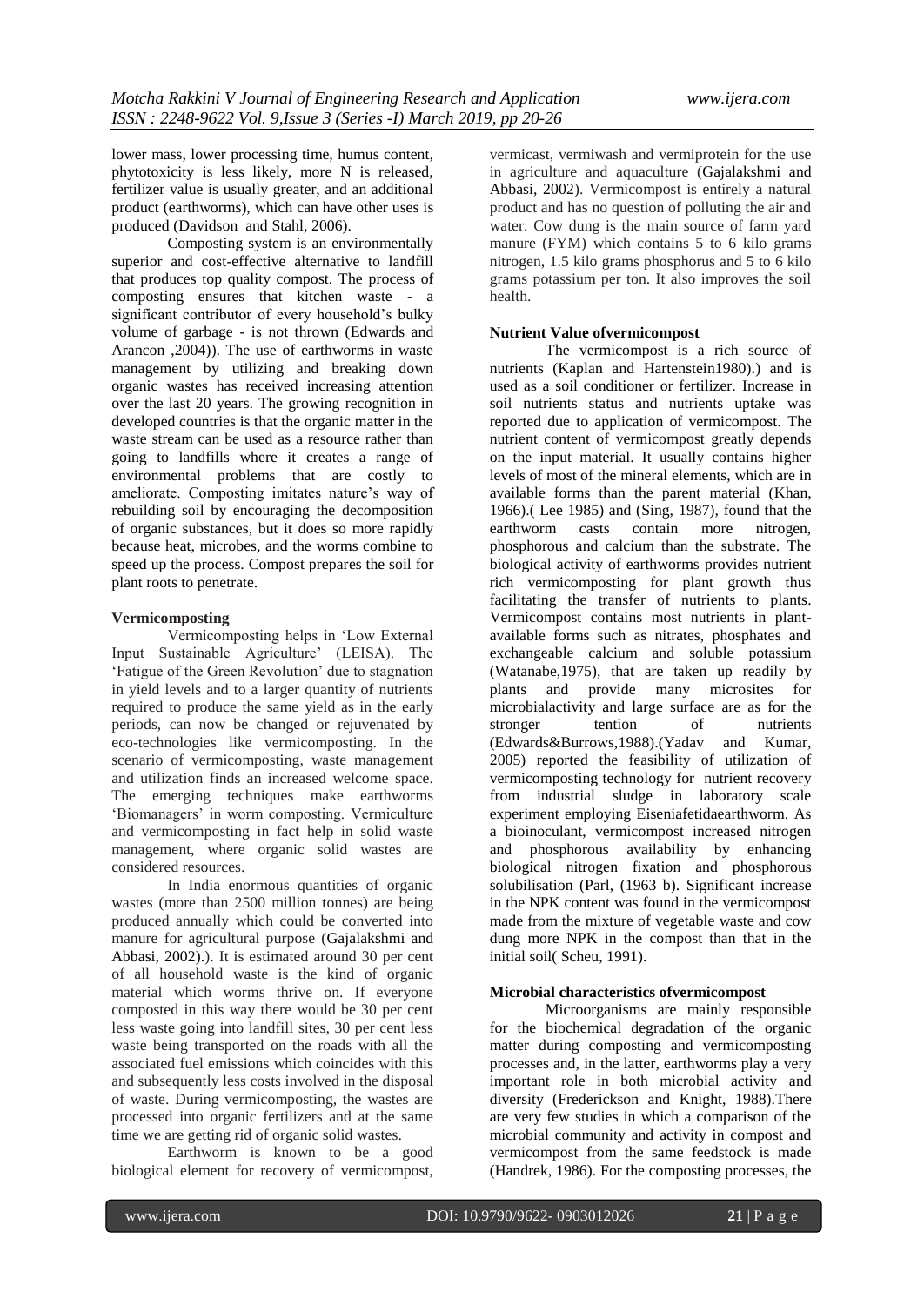importance of microbial communities is well established (Ismail, 1997b). Due to the mesophilic transformation of organic matter, vermicompost contains greater microbial populations than thermophilic compost, leading to greater potential for odor reduction and nutrient mineralization (Kale, 1998a). Various studies have shown that vermicomposting of organic waste gives chelating and phytohormonal elements which have a high content of microbial matter. Nutrient rich substrate<br>concentration. high moisture level and large concentration, high moisture surface area of vermicast ideally suited for better feeding and multiplication of microbes (Lee, 1985).

 Vermicomposting converts the infected biodegradable waste containing various pathogenic microorganisms to an innocuous matter (vermicompost) containing benificial microorganisms usually found in the soil all over. Earthworms hosts millions of decomposer (biodegrader) microbes in their gut and excrete them in soil along with nutrients nitrogen (N) and phosphorus (P) in their excreta called "vermicast" (Sinhaet al., 2010). (Sinhaet al., 2003) studied the bacterial flora associated with the intestine and vermicasts of the earthworms and found species like Pseudomonas, Mucor, Paenibacillus, Azoarcus, Burkholderia, Spiroplasm, Acaligenes, and Acidobacterium which has potential to degrade several categories of organics.(Edwards 1998) reported that vermicompost is rich in microbial populations and diversity, particularly fungi, bacteria and actinomycetes. (Senet al., 2008) evaluated bacterial community structure and dynamics in triplicate vermicomposts made from the same start-up material, along with certain physico-chemical changes. (Edwards and Burrows, 1988) identified large populations of Gramnegative Enterobacteriaceae in vermicompost feedstock. The predominance of Gram-positive bacteria, both Firmicutes and Actinobacteria, in composts was referred before(Elvira et al., 1995) and may be attributed to the production of thermotolerant spores. Earthworms also can greatly affect fungal communities. Very little is known about fungal communities in mesophilic processes of vermicomposting (Bogdanov, 1996). (Piearce,1972) calculated fungal biomass from the ergosterol content in the vermicompost samples. The research conducted by demonstrates that qualitative and quantitative characterization of compost"s fungalcommunity.

### **Physico-chemical quality of the feed wastes and vermicompost**

The chemical composition of the vermicompost is known to be influenced by the kind of feed given to the animal, bedding material used and the way the waste is collected, stored and

handled before utilization (Kumar and Kumar 2011). A detailed review of various physicochemical parameters of feed material and their influence on the quality of the vermicompost is given in the following section.

### **pH and EC**

Variation in pH of vermicompost has been reported by several workers. The differences in the pH of vermicompost are directly dependent on the raw materials used for vermicomposting. Different substrates could result in different intermediates and hence show a different behaviour in pH shift. The neutral pH recorded throughout the bed profile is optimal for the growth of Ei. fetida(Joshi and Sharma, 2010). The occurrence of acidic environment may be attributed to the bioconversion of organic acids or higher mineralization of the nitrogen and phosphorous into nitrites /nitrates and orthophosphate, respectively .The pH of cow dung and sheep manure vermicompost came out to be 8.48 and 8.6(Lee, 1985).cattle manure had a pH of 6.0 - 6.7 (Szczeck, 1999).pig manure had a pH of 5.3- 5.7 and the one derived from sewage sludge had a pH of 7.2 (Vasanthiet al., 2013). The lower pH of the final vermicomposts might be due to production of CO2 and organic acids by microbes during the process of bioconversion of different substrates in the feed given to earthworms. The decline in pH may be directly related to reduction in volatile solids and to the growth of earthworm"s biomass. The larger the increase in biomass growth, the greater the reduction in volatile solids and the more shift towards the acidic condition (Nielson ,1965). A decrease in pH may be an important factor in nitrogen retention as this element is lost as volatile ammonia at higher pH value. The lower pH was due to production of fulvic acid and humic acid during decomposition. The change of mesophillic to thermophillic condition changes pH from acidic to alkaline due to conversion of organic –N- to NH4 ,suggested that the excess of organic nitrogen not required by microbes was released as ammonia which got dissolved in water and increased the pH of the vermicompost. Sharma,(1986).also reported an increase in pH during vermicomposting of solid waste and beverage biosludge. Swaby, 1949) asserted that an increase in pH during composting and vermicomposting process was due to progressive utilization of organic acids and an increase in mineral constituents of the waste.

The reports regarding electrical conductivity during vermicomposting process are contradictory, some workers reported decrease in electrical conductivity and others an increase in electrical conductivity (Hait and Tare, 2011). The decrease has been attributed to a decrease in ions after forming a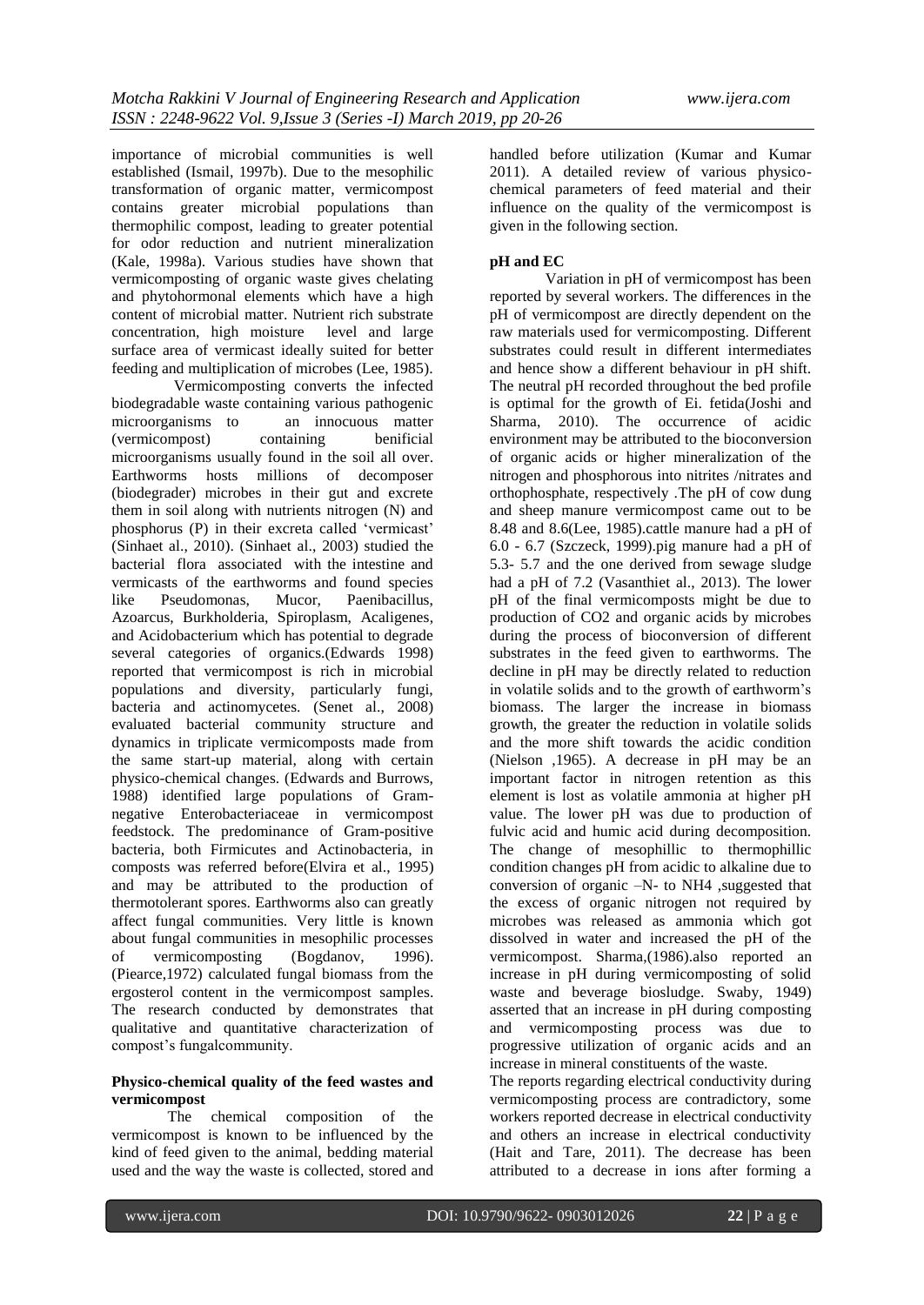complex whereas the increase has been attributed to the degradation of organic matter to release cations and release of different mineral salts in available forms such as phosphate, ammonium and potassium (Paavilainen, 1993a).

### **Nitrogen**

Nitrogen generally declines during traditional composting due to use of nitrogen by the rapidly multiplying heterotrophic bacteria but it<br>increases during vermicomposting (Singh, vermicomposting (Singh, 1987).Sosamma (1998) attributed the decrease in nitrogen and potassium content during the vermicomposting of kitchen waste by Pe. excavatus. This is probably due to NH3 volatilization, incorporation into earthworm tissue and leaching into bedding material with as well as without earthworms or due to release of ammonia (Guest et al., 2001). Although, nitrogen content increased during the process of vermicomposting of various materials but final TKN content in vermicompost was always dependent on the initial nitrogen present in the feed material and the degree of decomposition (Suthur, 2008). According to Reddy,(1988), losses in organic carbon might be responsiblefor nitrogen addition along with it mucoproteins in the mucus secreted by epidermal glands, urea excreted through nephridia and ammonia through the gut with cast materials helped in enhancing the nitrogen in the vermicompost. Decaying tissue of dead worms also adds a significant amount of nitrogen to the vermicomposting system. Ei.foetida also produce favorable condition for nitrification of cow slurry. The worm excreta convert it into the mineral form as ammonium in muco proteins and the ammonium in the soil get further converted into nitrates (Hand et al., 1988).

Earthworms may influence microbial N transformation such as mineralization, nitrification and denitrification through their interaction with soil biota and increase concentration of ammonia in the freshvermicasts, the found that much of the 15Nitrogen released from decomposing earthworm tissue was cycled through microbial biomass within four days and 70% of 15Nitrogen from decomposing earthworm accumulated in plant shoot biomass after 16 days. Amador et al. (2003) estimated that the organic nitrogen released by dead earthworms reached to 21.1-38.6 t / h / year. While Kumar et al. (2010) revealed that the nitrogen content decreased during vermicomposting which may have been due to ammonification, NH3 volatilization and denitrification. The decrease in nitrogen was also supported by Anantharam and Balagur, (2008) who observed a 36% loss of total nitrogen during vermicomposting of sewage sludge.

#### **Organic carbon and C: N ratio**

Earthworms modify the soil through their feeding, casting, and burrowing activities, which may lead to more decomposition and respiration in aerobic microsites and more denitrification in anaerobic microsites. A decline in C: N ratio to less than 20 indicates an advanced degree of organic matter stabilization and reflects a satisfactory degree of maturity of organic wastes (Munnoli, 1998). Earthworms also increase CO2 and N2O fluxes from unfertilized agro-ecosystems. Munnoli, (2007) observed that mean CO2 and N2O fluxes during the study period tended to be greater from enclosures with added earthworms than the control (no earthworms added), but were non significantly different due to the low survival rate of introduced earthworms. Better control of earthworm populations in the field is required to fully assess the impact of earthworms on CO2 and N2O fluxes from temperate agro-ecosystems. Munnoli, et al.(2000) also found that the rate of CO2 production from vermicompost piles wasmuch higher than that of traditional compost. During vermicomposting period faster decline in C: N ratio (from 17.92 to 10.15%) as compared to compost without earthworm was also observed by Cabrera et al. (2005). However, Atiyehet al., (2002) reported that the C: N ratio of the manure with or without earthworms decreased progressively from 36 to 21.

### **Phosphorus**

Phosphorus is an important nutrient for plants and is used for seed germination, photosynthesis, protein formation, overall growth and metabolism, flower and fruit formation. However, a large fraction of soil phosphorus is in mineral form and not readily available for plants but the potential activity of phosphate solubilizing microorganisms and earthworm increases phosphorous availability for plants (Kumar and Singh, 2001). Edwards,(1996), asserted that the rise in total phosphorous during vermicomposting was probably due to mineralization and mobilization of phosphorus as a result of bacterial and faecal phosphatase activity of earthworms. In 1999, Patron et al. noted that earthworm activity accelerated transformation of organic phosphorous to plant available phosphorus form. An increase of up to 25% in total phosphorus of paper waste sludge was noted by Gupta and Garg, (2009), found 12-20.9% increment in the amount of easily extractable phosphorus during vermicomposting of different waste materials, hinting towards the efficiency of earthworm in increasing availability of phosphorus and decreasing the magnitude of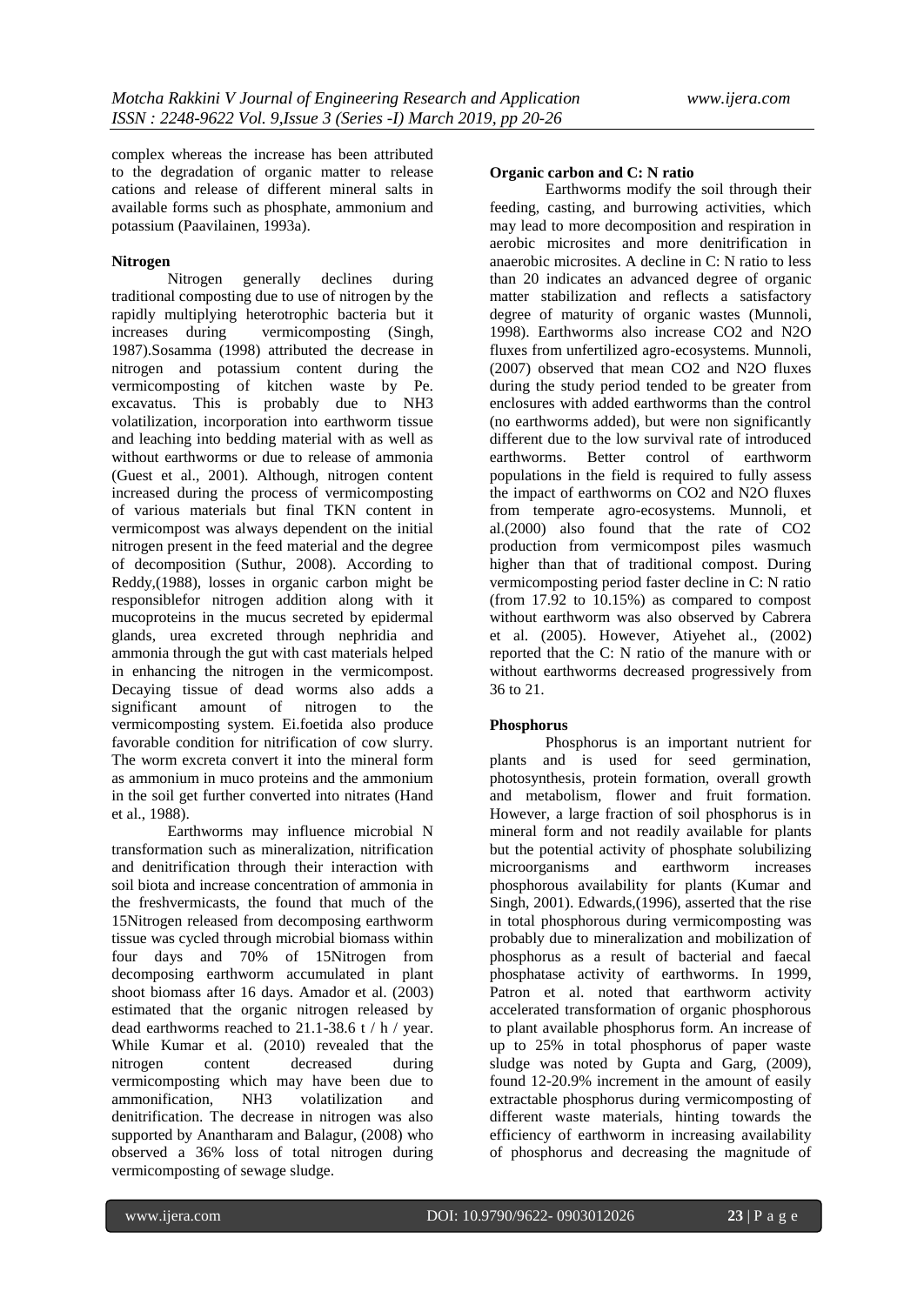fixation of released phosphorus into insoluble inorganic forms (Iyer- et al., 2012).

### **Potassium**

There are contradictory reports regarding the total potassium content in vermicomposts obtained from different substrates due to the differences in the chemical nature of the initial raw materials (Kaviraj and Sharma,2003). Kutschera and Elliott, (2010) have reported that the leachates collected during vermicomposting process had higher potassium concentrations. The decrease in<br>total potassium of vermicompost after total potassium of vermicompost after bioconversion of paper pulp mill sludge and sugar mill sludge by Ei.andrei was attributed to leaching by Manimozhiet.al., (2006).

### **HeavyMetals**

Heavy metals released into environment, from waste, pose a serious problem. It accumulates in living organisms and circulates in the trophic chain and moreover its dangerous concentrations persist in ecosystems for a long time (Muthukumaravelet.al.,2008). All types of municipal solid waste (MSW) contain more heavy metals than the background concentrations present in soil and will increase their contents in amended soil (Smith, 2009). He found that Zn and Pb are numerically the elements present in the largest amounts in MSW. The most important pollutants listed in Lee (1985) are Pb, Cd, Hg, Zn, Cu, Ni, Sb, Bi. The literature information also shows that cadmium is the most absorbed among 8 heavy metals and that it is easily transferrable (Muthukumaravelet.al.,2008).Several works have been done to remediate heavy metals from waste through vermicomposting. Remediation of heavy metals from the sewage sludge amended with sugarcane trash was done using pilot-scale (PS) vermicomposting operation (Kumar and Singh, 2001), who reported that vermicomposting caused significant reduction in total concentration of metals: Zn (15.1–39.6%), Fe (5.2–29.8%), Mn (2.6–36.5%) and Cu (8.6–39.6%) in sludge. The use of vermicompost as adsorbent substrate for removing Pb, Ni, V and Cr from waste waters was proposedby (Kaviraj and Sharma,2003). (Munnoli,

1998)classified(MSW)flyashasahazardous material because it contains high amounts of heavy metals which can be removed from municipal solid waste fly ash by chlorination and thermal treatment. Mohan and Gandhimathi (2009) used ash as an effective low cost adsorbent for the removal of heavy metal ions from municipal solid waste leachate.(Lukkari et al., 2004) found that diversity, total numbers and biomass of earthworms increased with increasing distance from the

emission sources of industries. A positive correlations between metal concentrations in the earthworms and those in the soils were observed with differences in bioaccumulation factors for different metals, this could be due to a variable metabolic requirement of earthworms of metals. (Zhang et al., 2009) reported that Bioaccumulation factors of methyl mercury from soil to earthworms were much higher than those of total mercury, which suggested that methyl mercury might be more easily absorbed by and accumulated in earthworms because of its lipid solubility. (Frank et al., 1983) noted slight increase in the metal contents in worm castings except for Cr and Zn over the worm feed mixture. This could be explained by the fact that organic matter was being reduced on passage through the gut of worms but actually worms did not appear to bioaccumulate metals within their tissue. Hait and Tare,(2011 )reported an increase in heavy metal content in the vermicompost of paper mill sludge. The increase was more appreciable for Fe and Cu. The weight and volume reduction due to breakdown of organic matter during vermicomposting might have been the reason for increase in heavy metal concentrations in vermicompost. A 2% increase in Cu and a decline in the concentration of Mn, Zn and Pb in vermicompost were reported by Hand et al.,(1988).

### **II. CONCLUSION**

A fundamental change in attitude is needed in the way wastes are managed. As the population keeps growing, more pressure is put on waste disposal of different kinds.In future, need for clean and safe environment will be among the most seriousproblems that need to be tackled. Preserving the environment is a major challenge that India and world over is facing today. It is necessary for the environmentalists and women, to save the environment for better tomorrow for the next generation.Sensitization and mass awareness can contribute towards proper and safe disposal of waste

### **REFERENCE**

- [1]. Abbasi,S.A.,Ramasamy, E.V. (1999) Anaerobic digestion of high solid waste, in Proc. Eighth Symp Environment (IGCAR, Kalpakkam, India)P p.220-224.
- [2]. Anand, S. and K.S. Krishnappa, (1988).Effect of different level of N and K on growth, yield and quality of potato in sandy loam soil.Mysore J. Agril. Sci., 22(4):Pp.483-488
- [3]. Anantharaman, V., Balaguru, K. (2008) Environmental Pollution and Health Hazards of Pesticides.Kisan World. 35 (9), 5.
- [4]. Atiyeh, R.M., Arancon, N.Q., Edwards, C.A., Metzger, J.D. (2002) The Influence of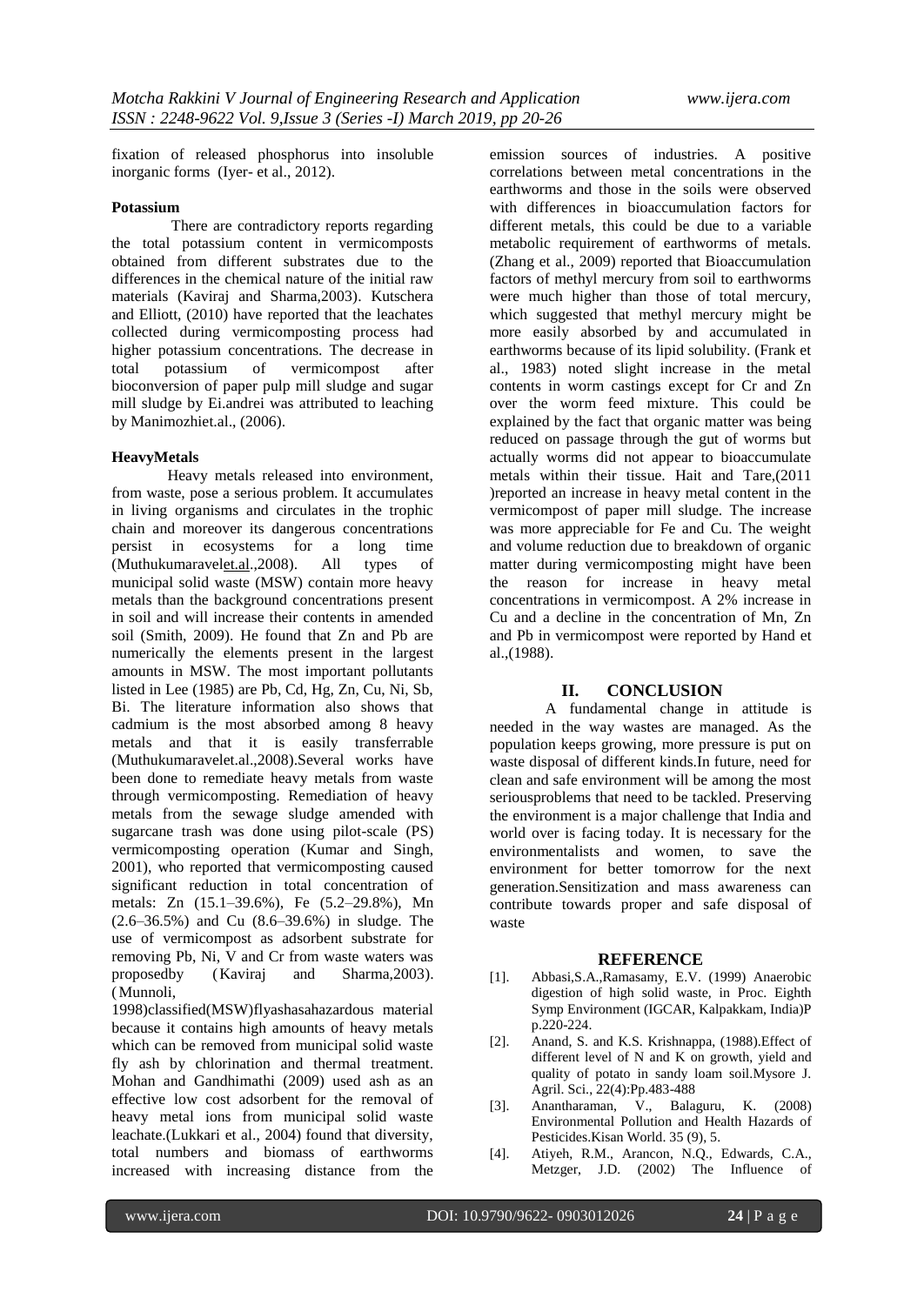Earthworm-Processed Pig Manure on the Growth and Productivity of Marigolds. Bioresour. Technol. 81, 103-108.

- [5]. Atiyeh, R.M., Arancon, N.Q., Edwards, C.A., Metzger, J.D., (2000.) Influence of earthwormprocessed pig manure on the growth and yield of greenhouse tomatoes. Bioresource Technology, 75, Pp.175-180.
- [6]. Atiyeh, R.M., Arancon, N.Q., Edwards, C.A., Metzger, J.D., (2000.) Influence of earthwormprocessed pig manure on the growth and yield of greenhouse tomatoes. Bioresource Technology, 75, Pp.175-180
- [7]. Benik, P., Bejbaruah, R., (2004). Effect of vermicompost on rice (Oryza sativa) yield and soil-fertility status of rainfed humid subtropics.Indian Journal of Agriculture Sciences 74(9), Pp.488-490
- [8]. Bogdanov, P. (1996) Commercial Vermiculture: How to Build a Thriving Business in Redworms.p. 83. VermiCo Press, Oregon.
- [9]. Davidson, S.K and D.A. Stahl, (2006).Transmission of Nephridial bacterial of the earthworm Eiseniafetida.Applied Environ. Microbio.72:Pp. 769-775.
- [10]. Edwards, C.A., Bohlen, P.J. (1996) Biology and Ecology of Earthworms (3rd ed.), p. 426, Chapman and Hall, London, New York.
- [11]. Edwards, C.A., Burrows, I. (1988). The Potential of Earthworm Composts as Plant Growth Media. In: Earthworms in Environmental and Waste Management. (Edited by Edwards, C.A. and Neuhauser, E.F.), pp.211-220, SPB, The Netherlands.
- [12]. Edwards, C.A., Burrows, I., (1988). The potential of earthworm composts as plant growth media. In: Edwards, C.A., Neuhauser, E. (Eds.), Earthworms in Waste and Environmental Management. SPB Academic Press, The Hague, The Netherlands, Pp.221- 232.
- [13]. Edwards. C. A. and N. Q. Arancon (2004) "Interactions among organic matter, earthworms and microorganisms in promoting plant growth," in Soil Organic Matter in Sustainable Agriculture, Pp.327–376,
- [14]. Elvira, C., Dominguez, J., Sampedro, L., Mato, S. (1995) Vermicomposting for the Paper Pulp Industry.Biocycle.62-63.
- [15]. Frederickson, J., Knight, D. (1988). The use of anaerobically digested cattle solids for vermiculture. In: Edwards, C.A., Neuhauser, E. (Eds.), Earthworms in Waste and Environmental Management. SPB Academic Press, The Hague, The Netherlands, pp.33-47.
- [16]. Gajalakshmi, S., Abbasi, S.A. (2002).Effect of the application of water hyacinth compost/vermicompost on the growth and flowering of Crossandraundulaefole, and on several vetagbles, Bioresour. Technol,85: Pp.197- 199.
- [17]. Gupta, R., Garg, V.K. (2009) Vermiremediation and Nutrient Recovery of NonRecyclable Paper Waste Employing Eiseniafoetida.J. Hazard. Mater. 162 (1), 430-439
- [18]. Handrek, K.A. (1986). Vermicomposts as components of potting media.Biocycle. 10/86: 58-62.
- [19]. Ismail, S. A., (1997b), Vermicology, The biology of earthworms. Orient Logman publishers, Chennai, India.
- [20]. Iyer, S., Sethi, R.R., Abraham, A. (2012) Analysis of Nitrogen and Phosphate in Enriched and Non-Enriched Vermicompost.J. Environ. Res. Dev. 7 (2A), 899-904.
- [21]. Joshi, N., Sharma, S. (2010). Physico-Chemical Characterization of SulphidationPressmud and VermicompostedPressmud.Biocycle J. Compost Recycl. 39 (7), 63-66.
- [22]. Kale RD (1998a).Earthworm Cinderella of Organic Farming.Prism Book Pvt Ltd, Banglore, India. Pp.88.
- [23]. Kaplan, D.L. and Hartenstein, R. (1980). Decomposition of lignins by microorganisms soils, Biol. Biochem.,12 : Pp.65-75.
- [24]. Kaviraj, P., Sharma, S. (2003) Municipal Solid Waste Management through Vermicomposting Employing Exotic and Local Species of Earthworms. Bioresour. Technol. 90 (2), 169- 173.
- [25]. Khan, A.W. (1966). Earthworms of West Pakistan and their utility in soil improvement, Agric. Pak. 17: Pp.192-197.
- [26]. Kumar, M., Kumar, D. (2011).Comparative Study of Pulping of Banana Stem. Int. J.Fibre.Text. Res.1 (1), 1-5
- [27]. Kutschera, U., Elliott, J.M. (2010) Charles Darwin's Observations on the Behaviour of Earthworms and the Evolutionary History of a Giant Endemic Species from Germany, Lumbricusbadensis (Oligochaeta: Lumbricidae). Appl. Environ. Soil Sci. 2, 1-11.
- [28]. Lee, K.E. (1985). Earthworms Their Ecology and Relationships with Soils and Land Use (6th ed.), p.13, Academic Press, Sydney
- [29]. Lee, K.E., (1985). Earthworms.Their Ecology and Relationships with Soils and Land Use.Academic Press, Sydney.
- [30]. Manimozhi, K., Meena, M., Kalpana, M. (2006).Enhancing Environment through Garbage Management.Kisan World. 33 (10), 24-27.
- [31]. Munnoli, P.M. (1998). A study on management of orgnanic solid waste of agro based industries through vermiculture biotechnology. ME thesis, TIET Patiala, India, Pp.11-30.
- [32]. Munnoli, P.M. (2007). Mangment of industrial organic solid wastes through vermiculture biotechnology with special reference to microorganisms.Ph.D thesis, Goa University, India, Pp.1-33.
- [33]. Munnoli, P.M., Arora, J.K., Sharma, S.K. (2000). Orgnaic waste management through vermiculture: A case study of Pepsi Food Channoo Punjab. In: Jana BB, Banarjee R.D., Guterstam, B., Heeb, J. (Eds.) Waste Resource Recycling in the Developing World, Sapana Printing Works, Kolkatta, Pp.203-208.
- [34]. Muthukumaravel, K., Amsath, A., Sukumaran, M. (2008) Vermicomposting of Vegetable Waste using Cow Dung.E-J. Chem. 5 (4), 810-813.